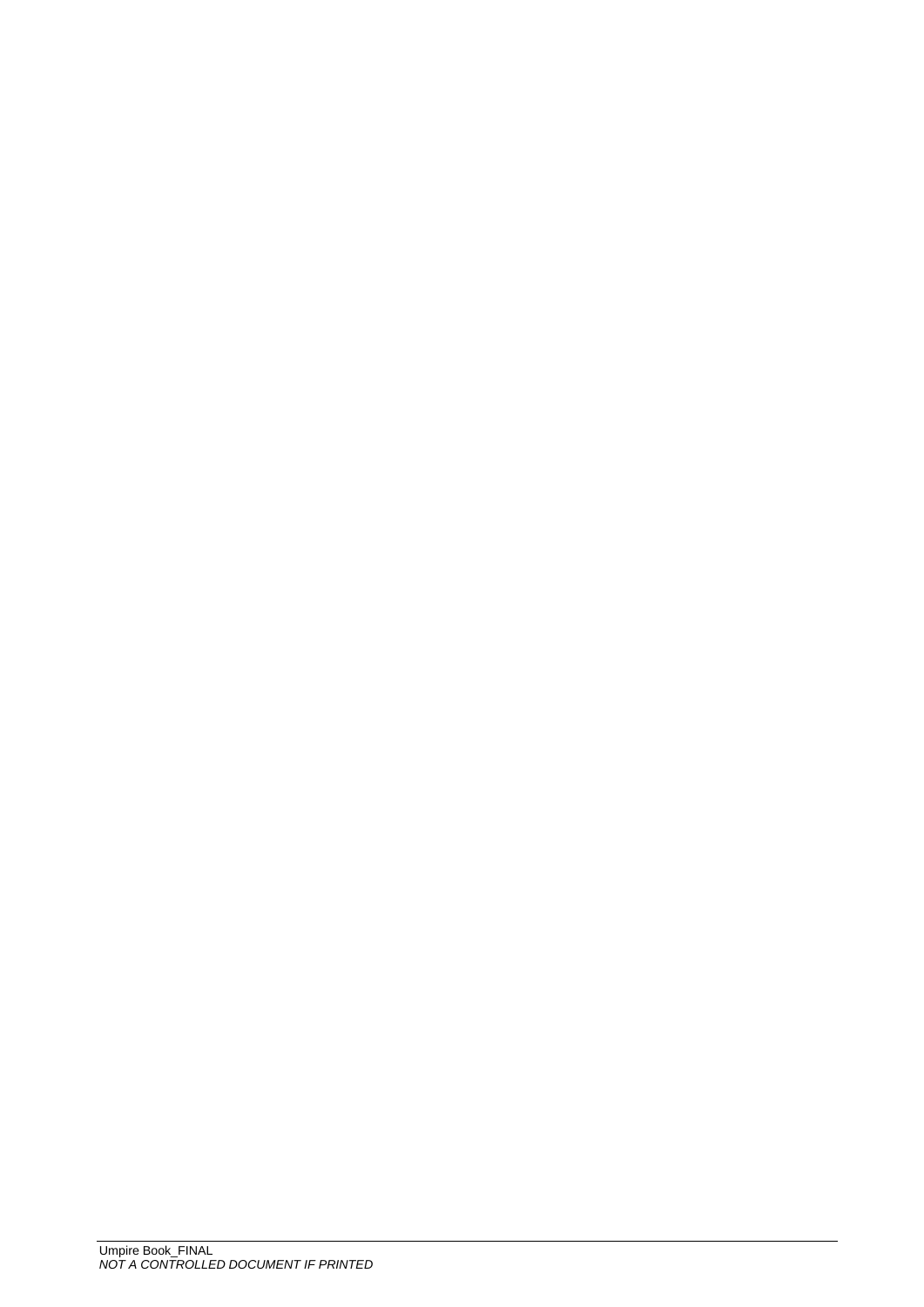## **Table of Contents**

| 1.  |  |
|-----|--|
| 2.  |  |
| 3.  |  |
| 4.  |  |
| 5.  |  |
| 6.  |  |
| 7.  |  |
| 8.  |  |
| 9.  |  |
| 10. |  |
| 11. |  |
| 12. |  |
| 13. |  |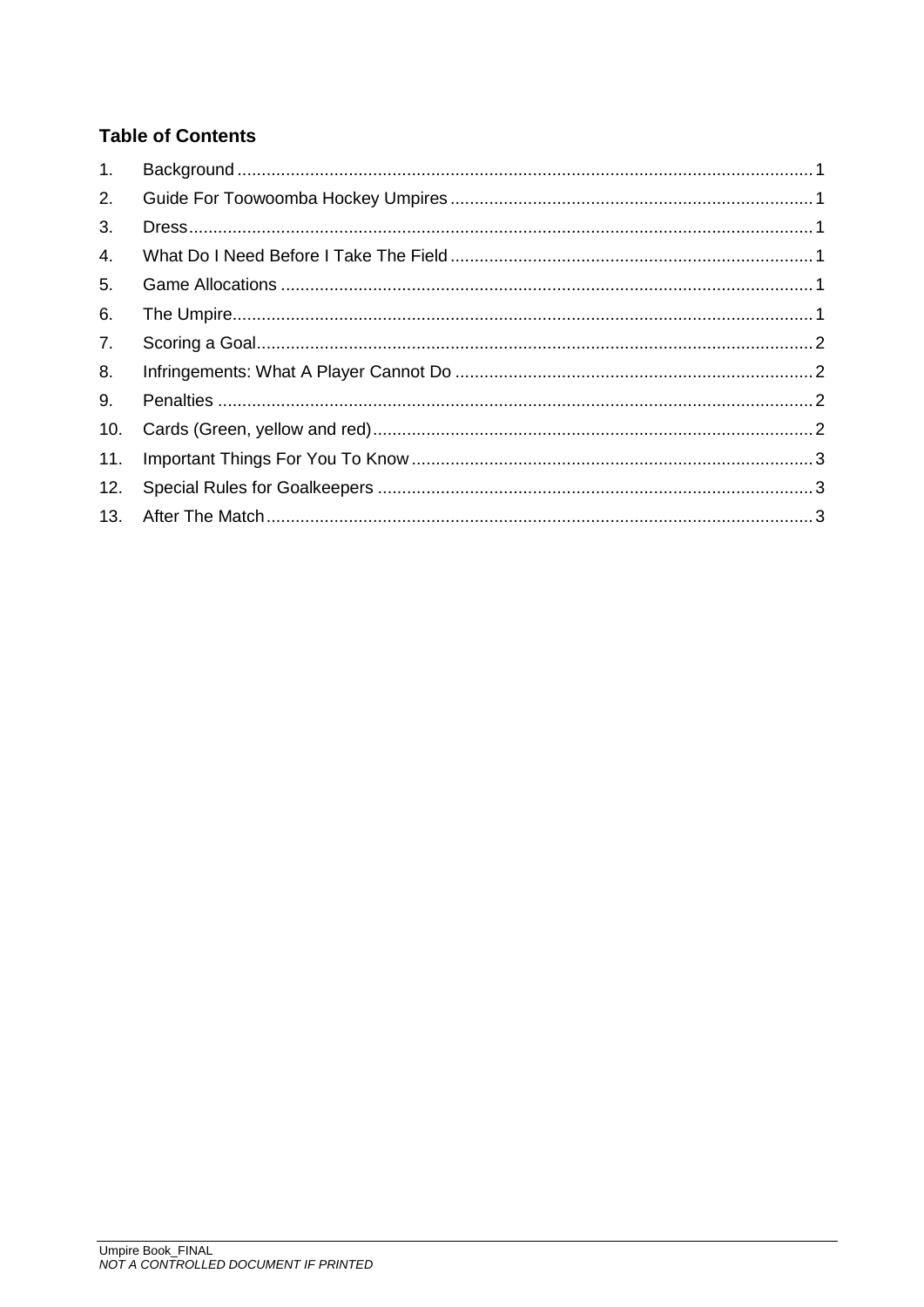## <span id="page-3-0"></span>**1. BACKGROUND**

The handbook has been developed to provide all beginner umpires within the Toowoomba Hockey Association with the basics required to assist with umpiring hockey within the Toowoomba Hockey Association.

Additional specific umpiring information will be made available as the season progresses through various workshops (refer to the Umpire Event Calendar on the THA website).

## <span id="page-3-1"></span>**2. GUIDE FOR TOOWOOMBA HOCKEY UMPIRES**

Advice will be given to you through the season at umpiring clinics regarding:

- a) New rules;
- b) Issuing cards;
- c) Whistle tone;
- d) Penalty corners and strokes;
- e) Playing advantage: When to and what it is;
- f) Feedback from your games;
- g) Your conduct as a Toowoomba Hockey umpire on and off the field.

This is also the time for you to mention any topics and ask any questions.

Following is a list of hints in relation to umpiring in addition to the rule book you have been provided with.

#### <span id="page-3-2"></span>**3. DRESS**

You will be provided with an umpire vest or umpires shirt.

You will need to provide: Black pants/slacks, skirt, or shorts, cap. Do not wear your playing gear. If needed put tracksuit pants over the top.

#### <span id="page-3-3"></span>**4. WHAT DO I NEED BEFORE I TAKE THE FIELD**

Whistle, pen or pencil, cards (green, yellow and red cards), rule book, reliable watch, coin for toss for choice of end or ball.

#### <span id="page-3-4"></span>**5. GAME ALLOCATIONS**

Umpires are allocated each week by the umpire allocation committee and are displayed on the notice board at the fields and are on the internet at [www.toowoombahockey.com.au.](http://www.toowoombahockey.com.au/)

Throughout the season, panel umpires will watch your games and provide feedback on your performance.

There will be regular umpiring meetings during the season to update you on interpretations and provide feedback. These will be at 8:30am or 12noon on dates to be advised.

#### <span id="page-3-5"></span>**6. THE UMPIRE**

There are two umpires in each game of hockey. Together they are responsible for the entire field, including both team benches.

They are responsible for penalising breaches of the rules, maintaining game control, and to check that safety prevails and the game is allowed to be played in a skillful and enjoyable atmosphere.

Umpires require good co-operation and communication skills and to use common sense and good judgement.

Umpires need to stay calm and concentrate at all times and not be afraid to penalise unsporting and dangerous play.

Whistle: An umpire needs to blow the whistle firmly and clearly and to use tone variation.

Signals: An umpire needs to signal clearly and positively using the approved signals.

Initially you might feel more confident in the company of one of the senior members of your club for two or three games.

Having a friend will distract you and may impact on your ability to make good decisions. ONLY ADULTS ARE TO HELP YOU UMPIRE.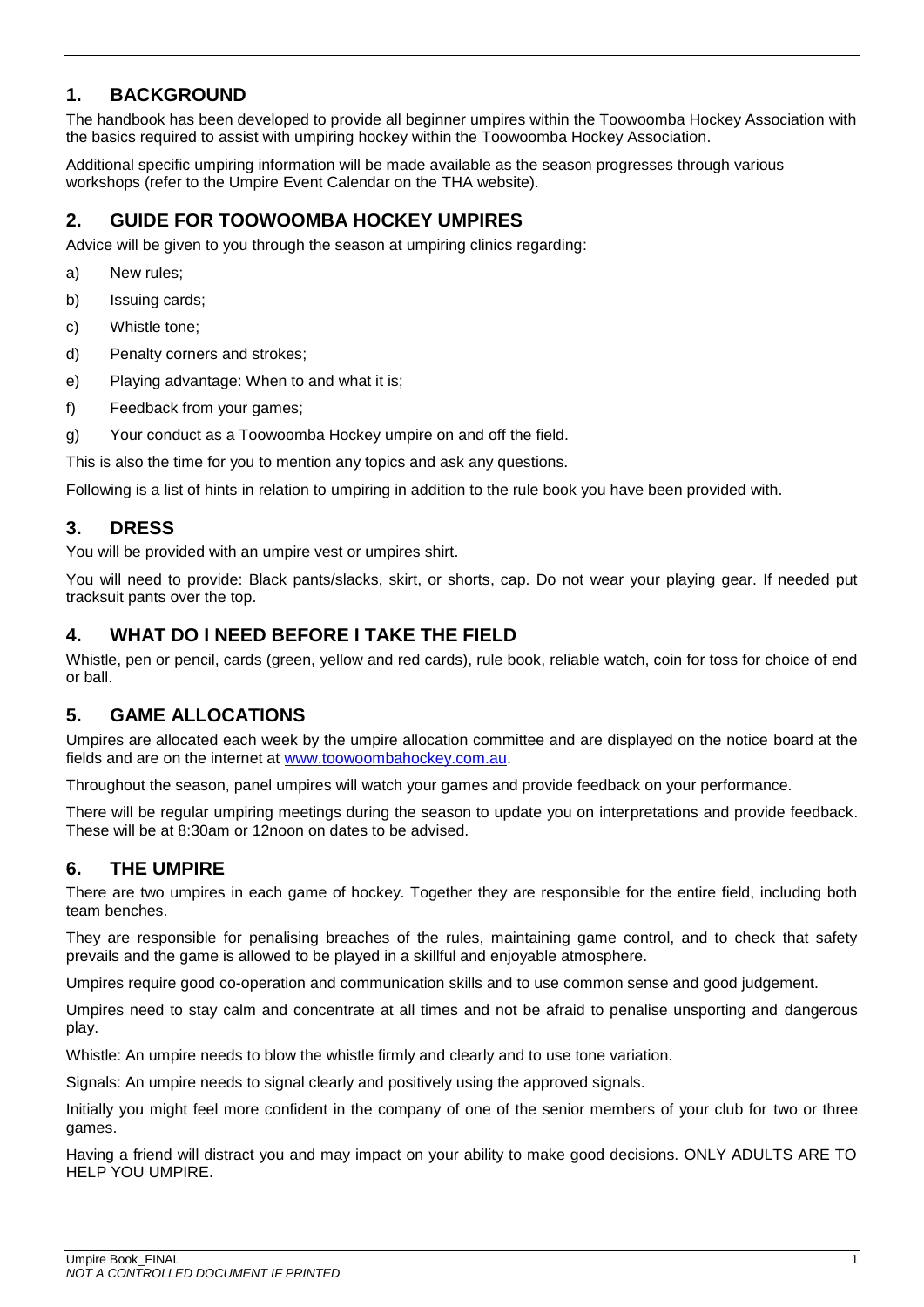## <span id="page-4-0"></span>**7. SCORING A GOAL**

A goal is scored when a ball has completely crossed the goal line on the ground or in the air. It must have been touched by an attacker's stick inside the circle. When a goal is scored, the umpire shall blow the whistle and turn and point both arms to the centre of the field.

Note: The ball does not have to hit the backboard to be a goal. The exception is, the first shot at goal off a short corner the ball does have to hit the backboard if only touched by the attacking team.

## <span id="page-4-1"></span>**8. INFRINGEMENTS: WHAT A PLAYER CANNOT DO**

Stick: A player cannot play the ball with the back of the stick.

Feet: A player cannot stop or play at the ball with their body, leg, foot or arm.

Obstruction: A player cannot step into the way of another player who is trying to play at the ball.

Rough Play: A player cannot push, trip, or interfere with an opponent in any way.

Tackling: A player cannot hit, hook or hold an opponent's stick with their stick.

## <span id="page-4-2"></span>**9. PENALTIES**

- a) These are awarded following intentional or unintentional breaches of the rules. The umpire is responsible for recognising the breach and then applying the appropriate penalty.
- b) If the breach was UNINTENTIONAL AND OUTSIDE THE CIRCLE, the whistle is blown and a free hit is signaled.
- c) If the breach was INTENTIONAL AND OUTSIDE THE 25 YARD (22.9 METRE) AREA, the whistle is blown louder, to convey to the players that the breach is not acceptable. Then the free hit is signaled (in some circumstances a card may be issued).
- d) If the breach was UNINTENTIONAL AND INSIDE THE CIRCLE, the whistle is blown and a free hit is signaled as either a penalty corner for the attackers or a free hit for the defender.
- e) If the breach was INTENTIONAL AND INSIDE THE 25 YARD (22.9 METRE) AREA, the whistle is blown louder to convey to the players that the breach is not acceptable. The free hit is signaled. For defenders this would be a clearance. For attackers this would be a penalty corner or a penalty stroke (note that a penalty stroke is given for an offence by a defender in the circle which prevents the probable scoring of a goal).

<span id="page-4-3"></span>Note: Please consult the rule book for further information.

## **10. CARDS (GREEN, YELLOW AND RED)**

For any offence, the offending player may be :

- a) Cautioned (indicated by spoken words);
- b) Temporarily suspended for a minimum of two (2) minutes of playing time (indicated by a green card)
- c) Temporarily suspended for a minimum of five (5) minutes of playing time (indicated by a yellow card).

For the duration of each temporary suspension of a player on or off the field, the offending team plays with one less player.

d) Permanently suspended from the current match (indicated by a red card).

For each permanent suspension, the offending team plays for the remainder of the match with one less player.

A personal penalty may be awarded in addition to the appropriate penalty.

Temporarily suspended players must remain in a designated place until permitted by the umpire who suspended them to resume play.

Temporarily suspended players are permitted to rejoin their team at half-time after which they must return to a designated place to complete their suspension.

The intended duration of a temporary suspension may be extended for misconduct by a player while suspended.

Permanently suspended players must leave the field and its surrounding area.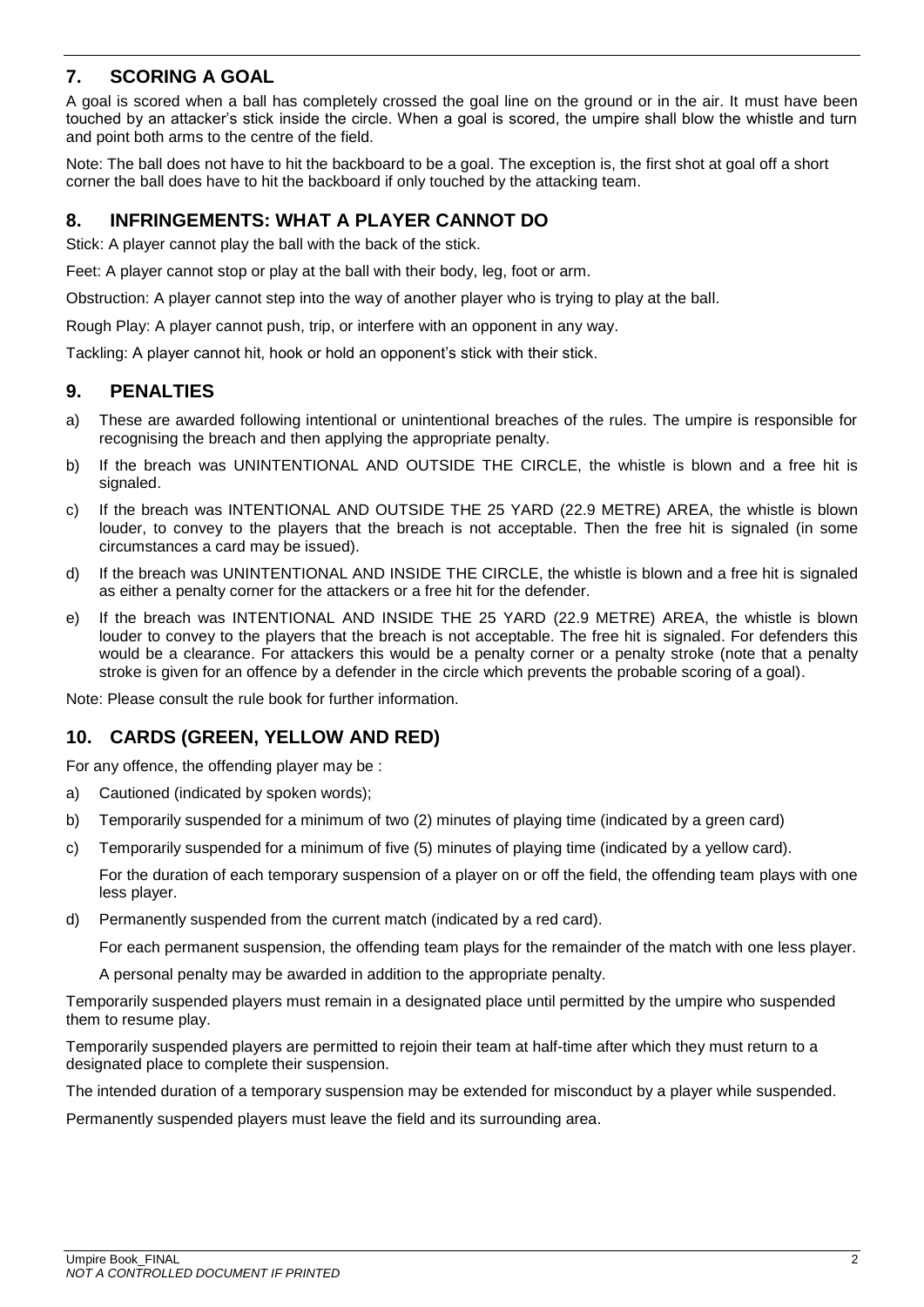## <span id="page-5-0"></span>**11. IMPORTANT THINGS FOR YOU TO KNOW WHEN YOU HAVE AWARDED A PENALTY STROKE**

- a) The stroke taker may only push or flick the ball.
- b) The defending goalkeeper must stand with both feet on the goal line and must not leave the goal line or move either foot until the ball has been played.
- c) When the player taking the stroke and the defending goalkeeper are in position, the umpire blows the whistle to indicate that the stroke may be taken.
- d) The player taking the stroke must not fake at playing at the ball.
- e) If the shot is saved or misses the net, play is restarted with a16 yard (14.6 metres) hit.
- f) Umpires are to ensure that spectators are not walking past or standing behind or beside the goal while the stroke is being taken.

## <span id="page-5-1"></span>**12. SPECIAL RULES FOR GOALKEEPERS**

Goalkeepers are allowed to do each of the following but only in their circle areas.

- a) Use any parts of their body to play at the ball.
- b) Stop or deflect the ball with the stick above shoulder height, as long as it isn't dangerous to other players.
- c) If the goalkeeper plays the ball outside the circle it must be with the stick only.

## <span id="page-5-2"></span>**13. AFTER THE MATCH**

Meet with your co-umpire and team mangers

Check that all details are recorded correctly on the two team cards; scores and scorers and green, yellow or red cards awarded.

Write and sign your name at the bottom so that it can be read.

Don't get caught in heated discussion with coaches, players or spectators. If anybody wishes to discuss your performance, refer them to the umpire managers.

If you feel uncomfortable with comments from players, coaches or spectators, there are THA procedures in place.

- a) If it is the player causing the problem, use your cards to control the game.
- b) If it is the coach causing the problem, send the captain off the field though often just the warning that this will happen is enough to ease the situation. After the final whistle report the incident on the team card.
- c) If it is a spectator causing the problem, on field one advise the match director. On any other fields, at the next stoppage for a breach blow time out and speak to any adult you know you can trust and ask for assistance. They will either seek help or speak to the relevant people. Then re-start the game and report the incident on the team card.
- d) If none of the above have worked stop the game, and inform the person involved that the game won't continue till they have left the area.

Finally when you are playing or spectating, please have the same respect for the umpire as you expect when you are the umpire.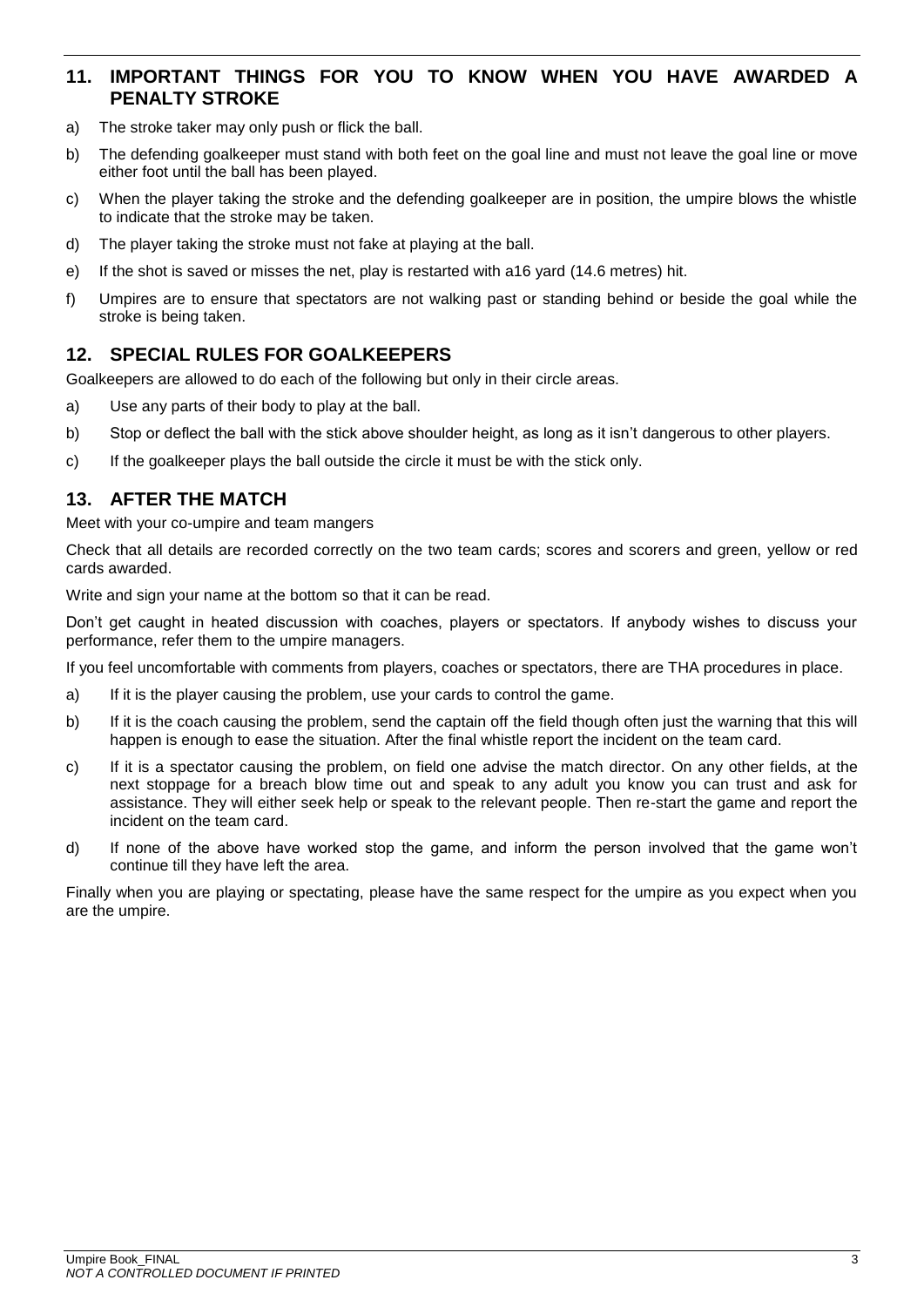| <b>NOTES</b> |  |  |  |  |  |  |  |
|--------------|--|--|--|--|--|--|--|
|              |  |  |  |  |  |  |  |
|              |  |  |  |  |  |  |  |
|              |  |  |  |  |  |  |  |
|              |  |  |  |  |  |  |  |
|              |  |  |  |  |  |  |  |
|              |  |  |  |  |  |  |  |
|              |  |  |  |  |  |  |  |
|              |  |  |  |  |  |  |  |
|              |  |  |  |  |  |  |  |
|              |  |  |  |  |  |  |  |
|              |  |  |  |  |  |  |  |
|              |  |  |  |  |  |  |  |
|              |  |  |  |  |  |  |  |
|              |  |  |  |  |  |  |  |
|              |  |  |  |  |  |  |  |
|              |  |  |  |  |  |  |  |
|              |  |  |  |  |  |  |  |
|              |  |  |  |  |  |  |  |
|              |  |  |  |  |  |  |  |
|              |  |  |  |  |  |  |  |
|              |  |  |  |  |  |  |  |
|              |  |  |  |  |  |  |  |
|              |  |  |  |  |  |  |  |
|              |  |  |  |  |  |  |  |
|              |  |  |  |  |  |  |  |
|              |  |  |  |  |  |  |  |
|              |  |  |  |  |  |  |  |
|              |  |  |  |  |  |  |  |
|              |  |  |  |  |  |  |  |
|              |  |  |  |  |  |  |  |
|              |  |  |  |  |  |  |  |
|              |  |  |  |  |  |  |  |
|              |  |  |  |  |  |  |  |